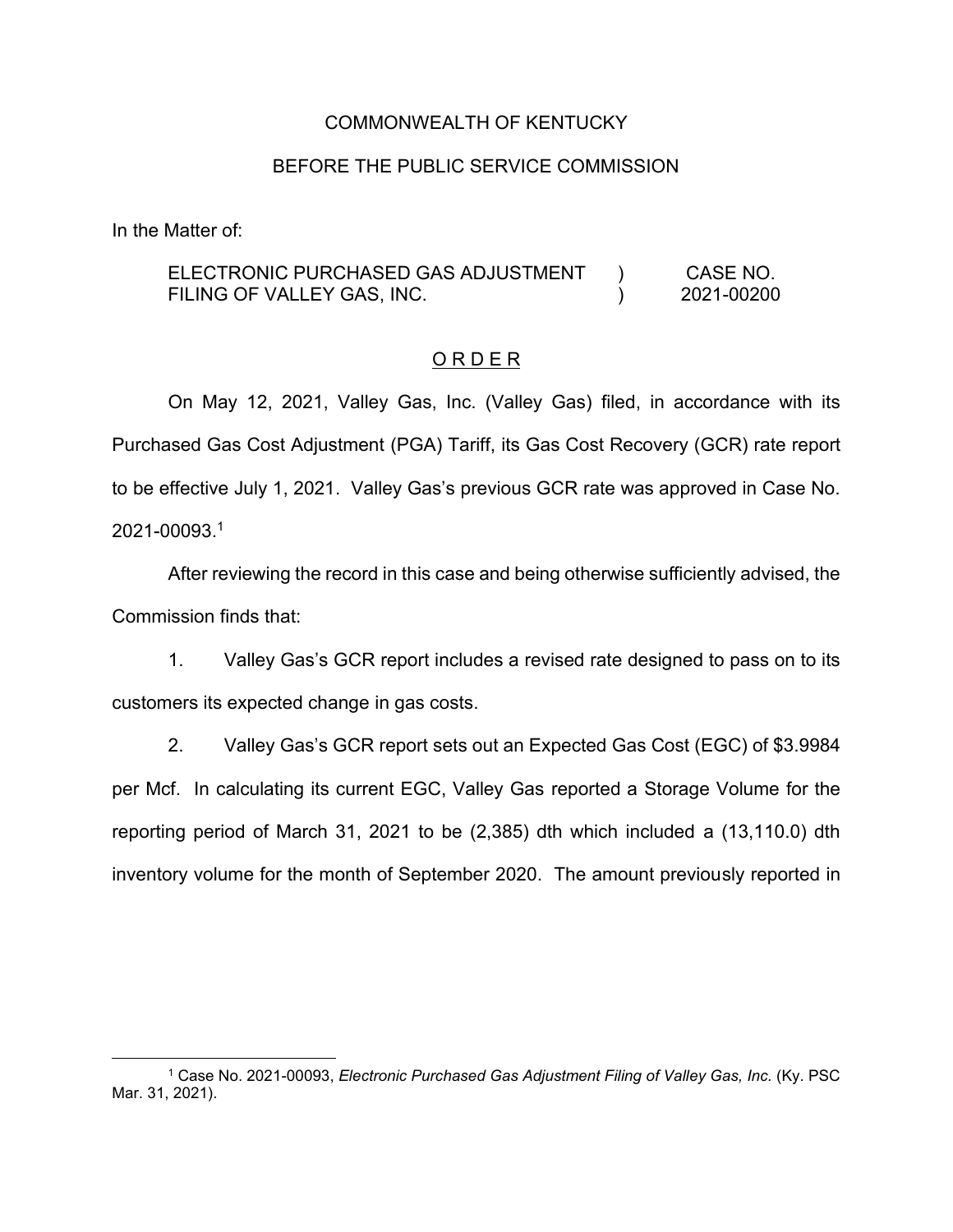Case No. 2020-003892, and corrected in Case No. 2021-000933 was a 13,112 dth inventory volume for September 2020. In this GCR report, Valley Gas included a storage summary report with the accounting period of April 2021. This storage summary report states an end balance of 2,385, which is consistent with the inventory volume as reported by Valley Gas for the 12 months ended period of Mach 31, 2021.<sup>4</sup> Despite this discrepancy in the storage volume, the Commission finds that any over- or undercollection from the EGC will be captured in the Actual Cost Adjustment (ACA) as that is where any differences in the actual cost of gas and the expected cost of gas are reconciled. Incidentally, due to the allowable Mcf purchases not exceeding 95 percent of Mcf sales for the reporting period<sup>5</sup> the Storage Volume does not impact the total expected gas cost for the 12 months ended period of March 31, 2021. Valley Gas's EGC is \$3.9984 per Mcf, which is an increase of \$1.7077 per Mcf from the previous EGC of \$2.2907 per Mcf.

3. Valley Gas's GCR report sets out no Refund Adjustment.

4. Valley Gas's GCR report sets out a current quarter ACA of \$1.2944 per Mcf. In the calculation of its current quarter ACA, Valley Gas incorrectly calculated the unit cost of gas for January, February, and March 2021. The unit cost of gas is the total cost

<sup>2</sup> *See* Case No. 2020-00389, *Electronic Purchased Gas Adjustment Filing of Valley Gas, Inc.* (filed Dec. 3, 2020).

<sup>3</sup> *See* Case No. 2021-00093, *Electronic Purchased Gas Adjustment Filing of Valley Gas, Inc.* (Ky. PSC Mar. 31, 2021) at 1. The September 2020 amount was reported in the GCR rate report as a negative value and the Commission's March 31, 2021 final Order corrected it to a positive value.

<sup>4</sup> In the calculation of Valley Gas' EGC the total reported Storage Volumes has its sign value flipped as to exclude the amount of natural gas placed or removed from storage when determining the expected cost of gas. Although the storage end balance was reported to be 2,385 dth it is included in the EGC as (2,385) dth.

<sup>5</sup> The 95% limiter is to disallow recovery of line losses that exceed 5%.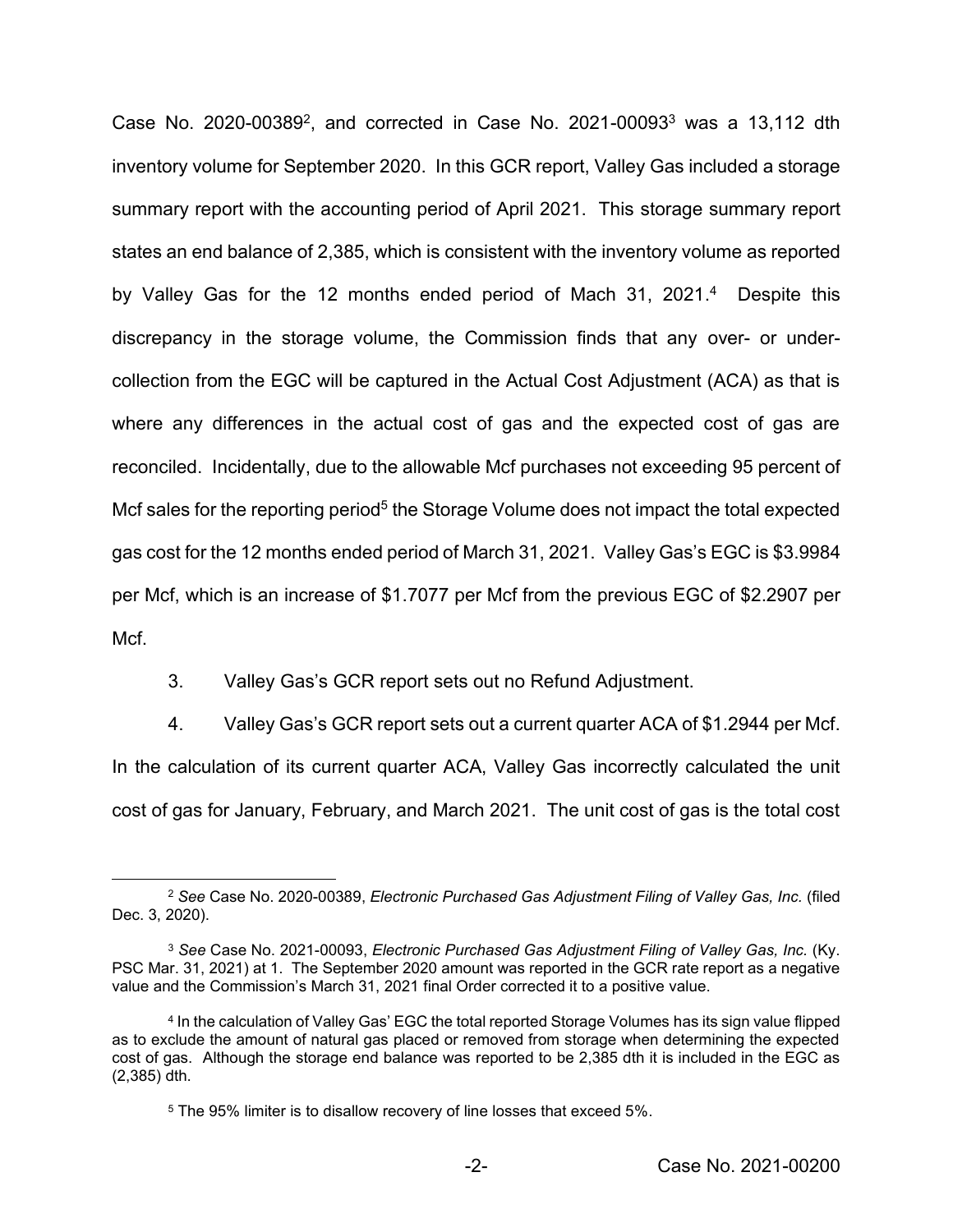of volumes excluding Mago Construction Company6 divided by the Total GCA sales in Mcf. The corrected unit cost of gas for January, February, and March 2021 should be \$2.8540 per Mcf, \$4.3061 per Mcf, and \$2.7336 per Mcf, respectively, which results in a total cost difference for the three-month period to be \$8,190.68. This produces a current quarter ACA of \$.2687 per Mcf and a total ACA of \$1.9452 per Mcf, which is an increase of \$1.1213 per Mcf from its previous total ACA of \$.8239 per Mcf.

5. Valley Gas's corrected GCR rate is \$5.9436 per Mcf, which is an increase of \$2.8290 per Mcf from the previous GCR rate of \$3.1146 per Mcf.

6. The rate set forth in the Appendix A to this Order is fair, just and reasonable and should be approved for service rendered by Valley Gas on and after July 1, 2021.

7. Valley Gas's next GCR report should include all invoices received from Constellation Energy for the prior calendar quarter. Valley Gas's future GCR reports should also include the additional information previously provided as a supplemental filing on June 13, 2018, in Case No. 2018-001777 as it pertains to the calculation of the future GCR rate.

8. Should Valley Gas purchase sustainable natural gas from a renewable source during the reporting period of any future GCR reports, then the supplier, cost, and amount must be documented in its cover letter to the Commission.

<sup>&</sup>lt;sup>6</sup> Valley Gas has a special contract with its only industrial customer that excludes its natural gas usage and sales from the GCR rate calculation.

<sup>7</sup> Case No. 2018-00177, *Purchased Gas Adjustment Filing of Valley Gas, Inc.* (Ky. PSC June 19, 2018).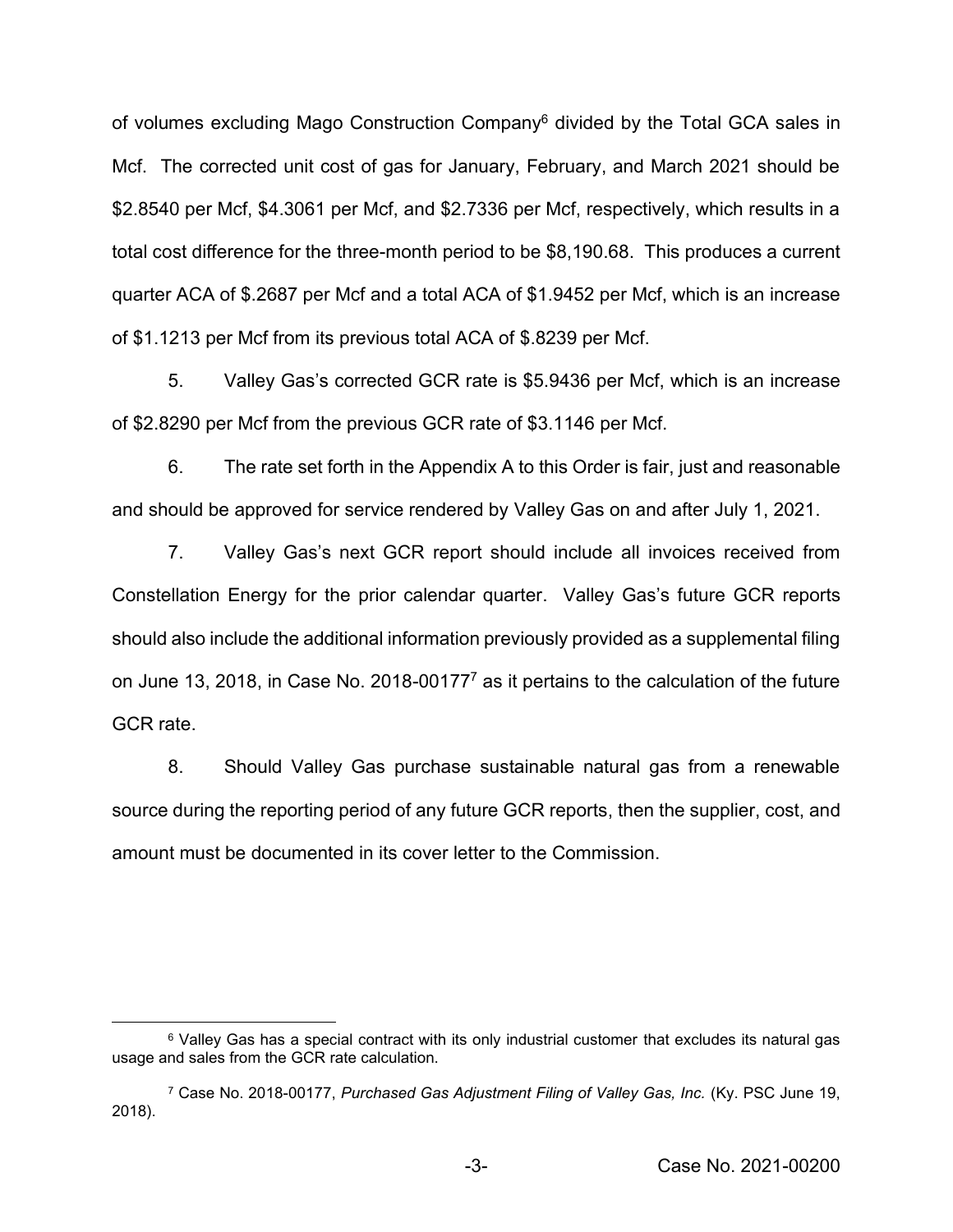9. The Commission finds that Valley Gas should file responses to the requests for information set forth in Appendix B to this Order when it files its next GCR report for rates effective for the October 2021 billing cycle.

a. Pursuant to the Commission's Orders in Case No. 2020-00085. $8$ issued March 16, 2020, and March 24, 2020, Valley Gas SHALL NOT FILE the original paper copy of all requested information at this time, but rather shall file original paper copies within 30 days of the lifting of the current state of emergency. All responses in paper medium shall be appropriately bound, tabbed, and indexed. Electronic documents shall be in portable document format (PDF), shall be searchable, and shall be appropriately bookmarked.

b. Each response shall include the name of the witness responsible for responding to the questions related to the information provided. Each response shall be answered under oath or, for representatives of a public or private corporation or a partnership or an association or a governmental agency, be accompanied by a signed certification of the preparer or person supervising the. preparation of the response on behalf of the entity that the response is true and accurate to the best of that person's knowledge, information, and belief formed after a reasonable inquiry.

c. Valley Gas shall make timely amendment to any prior response if it obtains information that indicates the response was incorrect when made or, though correct when made, is now incorrect in any material respect.

<sup>&</sup>lt;sup>8</sup> Case No. 2020-00085, Electronic Emergency Docket Related to the Novel Coronavirus COVID-*19* (Ky. PSC Mar. 16, 2020), Order at 5–6. Case No. 2020-00085, *Electronic Emergency Docket Related to the Novel Coronavirus COVID-19* (Ky. PSC Mar. 24, 2020), Order at 1-3.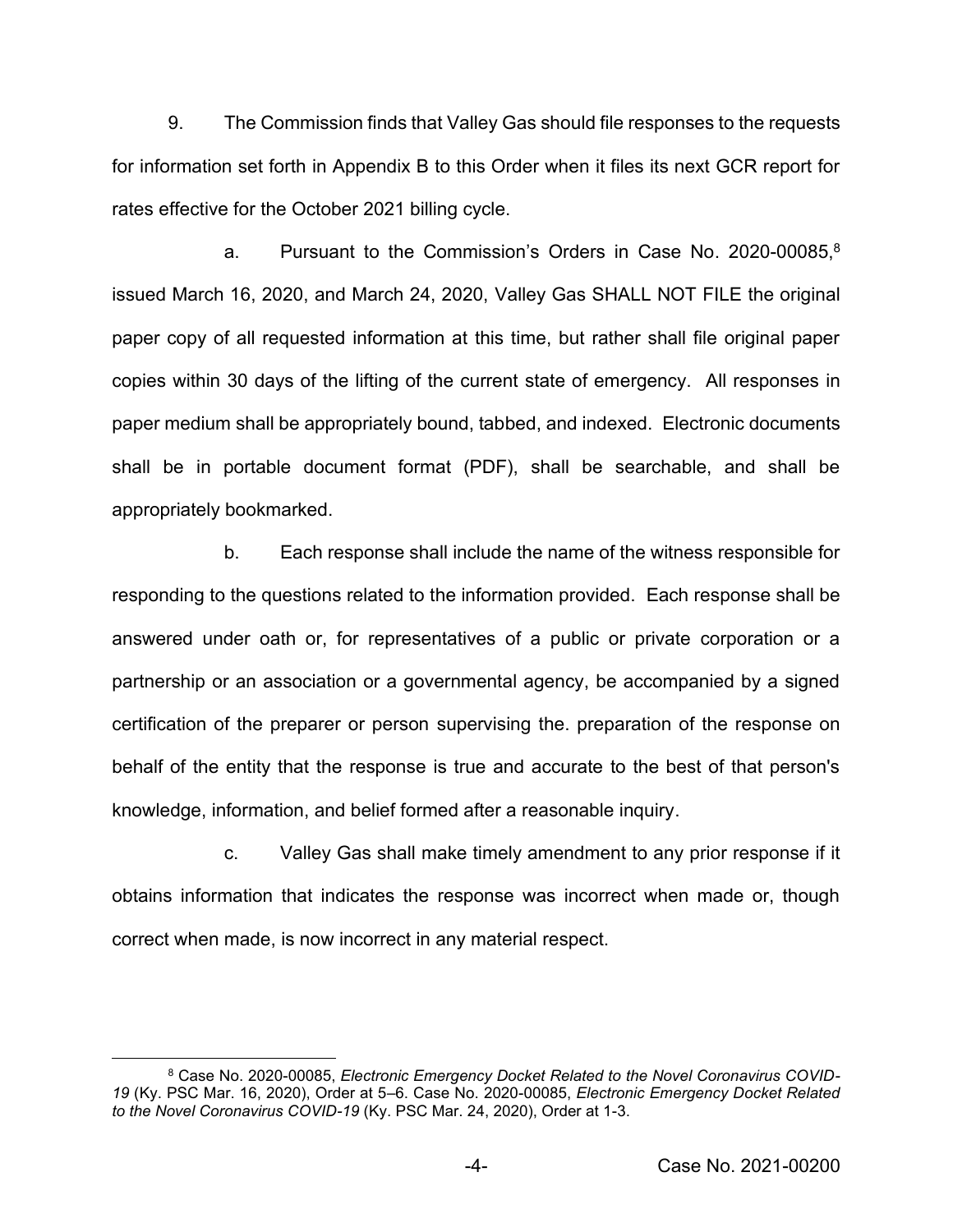d. For any request to which Valley Gas fails or refuses to furnish all or part of the requested information, Valley Gas shall provide a written explanation of the specific grounds for its failure to completely and precisely respond.

e. Careful attention should be given to copied material to ensure that it is legible. When the requested information has been previously provided in this proceeding in the requested format, reference may be made to the specific location of that information in responding to this request.

f. When filing a paper containing personal information Valley Gas shall, in accordance with 807 KAR 5:001, Section 4(10), encrypt or redact the paper so that the personal information cannot be read.

IT IS THEREFORE ORDERED that:

1. The rates proposed by Valley Gas are denied.

2. The rates set forth in the Appendix A to this Order are approved for service rendered on and after July 1, 2021.

3. Valley Gas's future GCR reports shall include the information required in finding paragraph 7.

4. Within 20 days of the date of entry of this Order, Valley Gas shall file with this Commission, using the Commission's electronic Tariff Filing System, revised tariff sheets setting out the rate approved herein and reflecting that it was approved pursuant to this Order.

5. Valley Gas shall file responses to the requests for information set forth in Appendix B to this Order when it files its next GCR report for rates effective for the October 2021 billing cycle.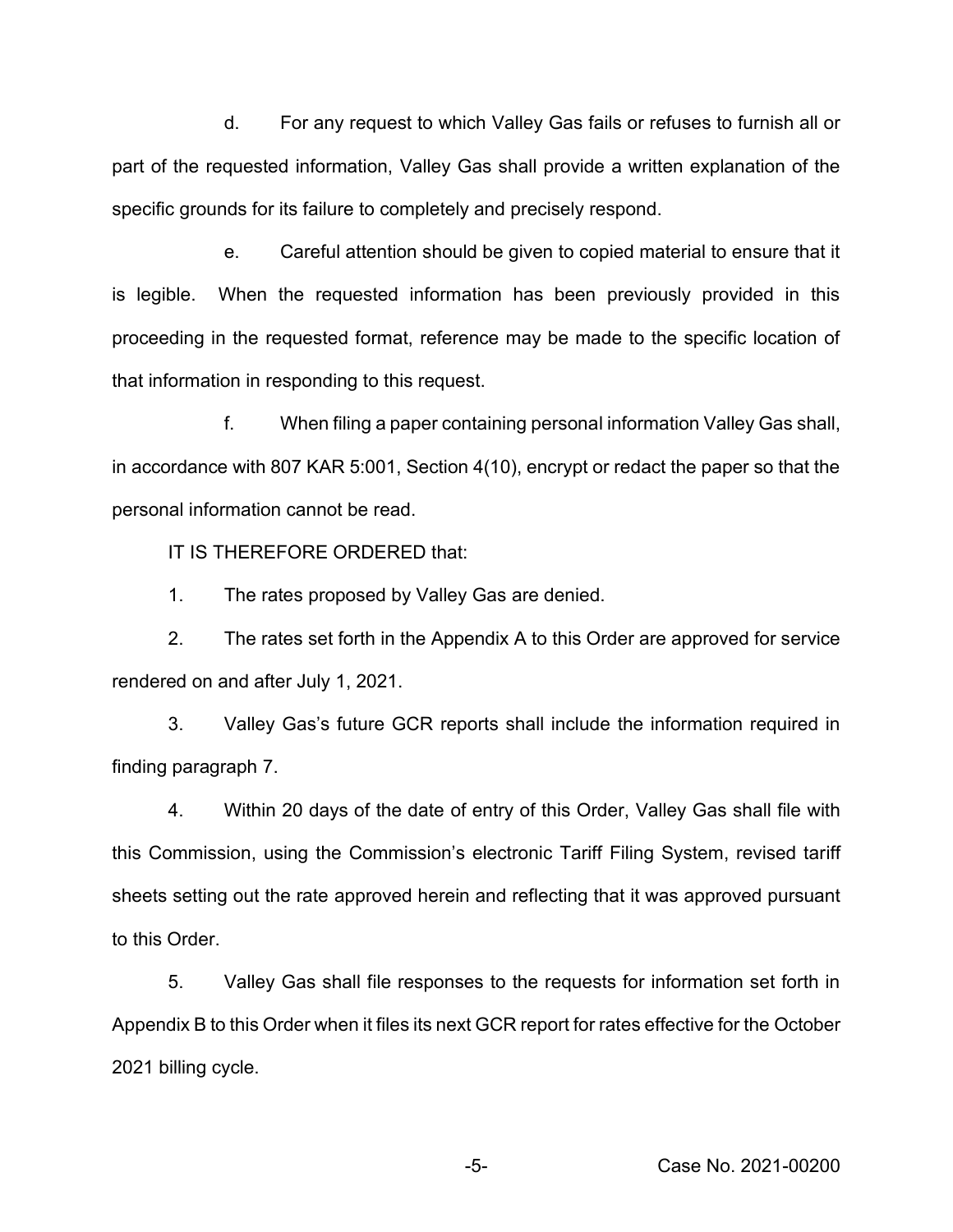6. This case is closed and removed from the Commission's docket.

# [REMAINDER OF PAGE INTENTIONALLY LEFT BLANK]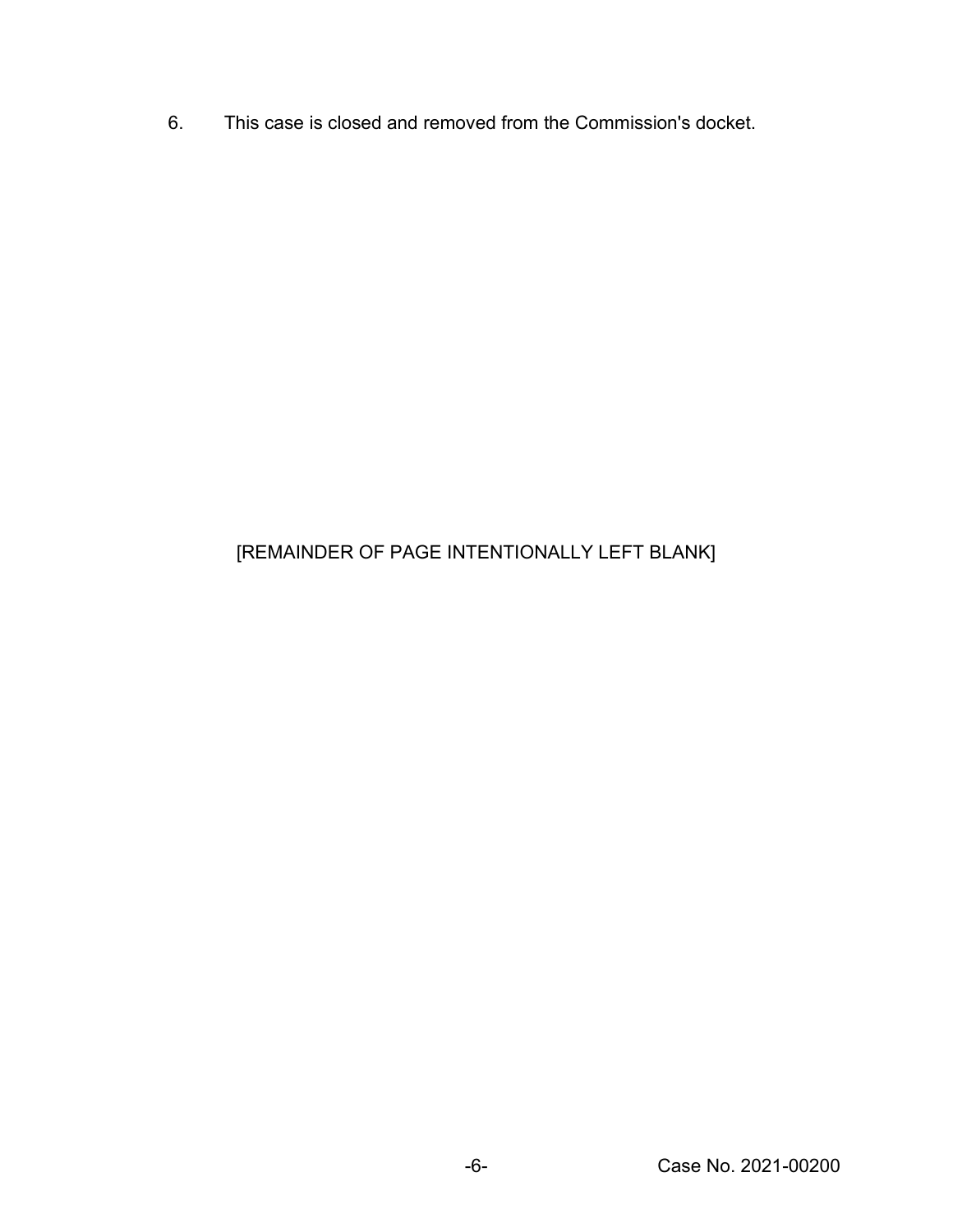By the Commission



ATTEST:

 $\ell$ 

Executive Director

Case No. 2021-00200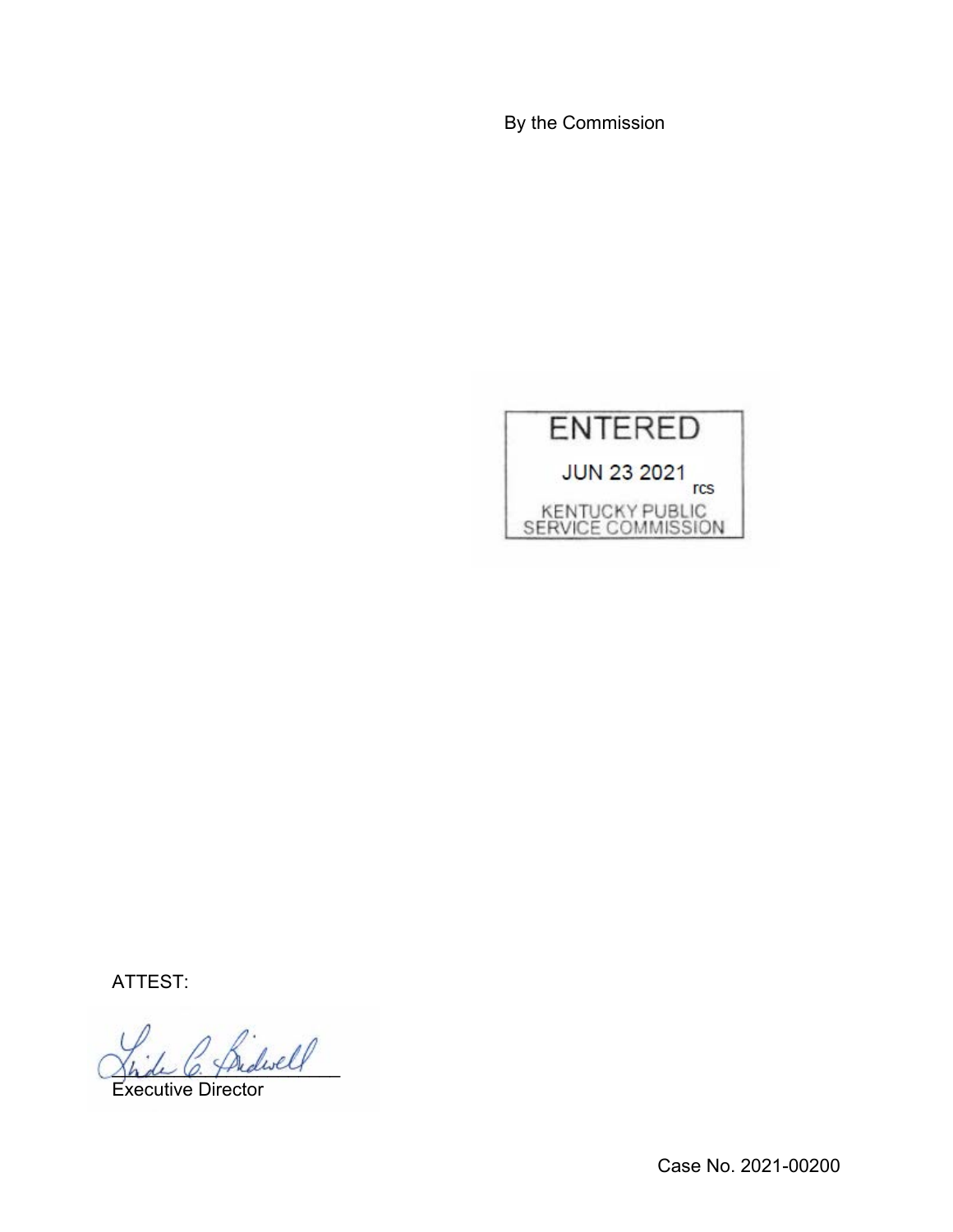### APPENDIX A

### APPENDIX TO AN ORDER OF THE KENTUCKY PUBLIC SERVICE COMMISSION IN CASE NO. 2021-00200 DATED JUN 23 2021

The following rates and charges are prescribed for the customers in the area served by Valley Gas, Inc. All other rates and charges not specifically mentioned herein shall remain the same as those in effect under the authority of the Commission prior to the effective date of this Order.

## RATES:

|         |                  | <b>Gas Cost</b><br>Recovery |          |
|---------|------------------|-----------------------------|----------|
|         | <b>Base Rate</b> | Rate                        | Total    |
| All Mcf | \$3.0061         | \$5.9436                    | \$8.9497 |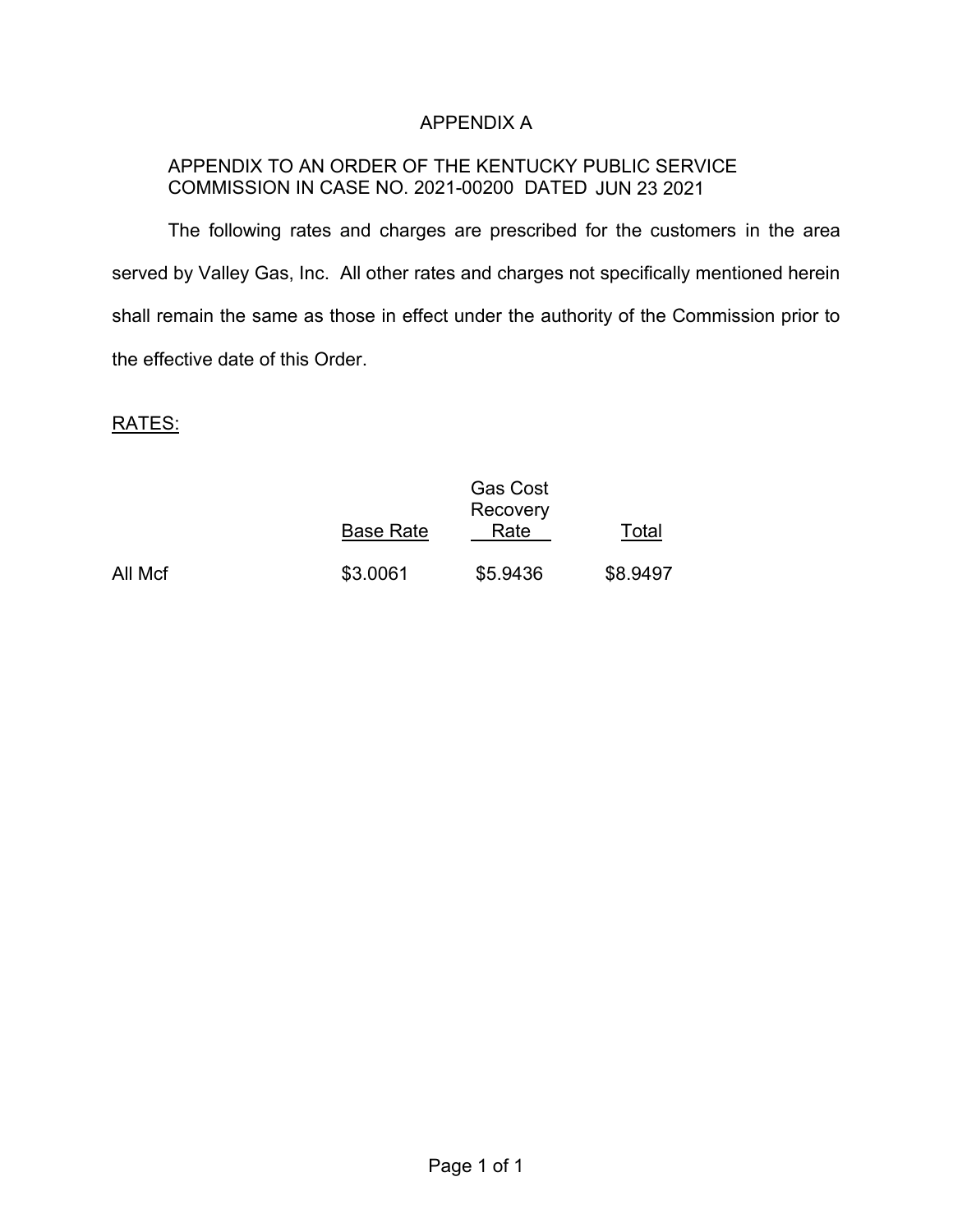# APPENDIX B

# APPENDIX TO AN ORDER OF THE KENTUCKY PUBLIC SERVICE COMMISSION IN CASE NO. 2021-00200 DATED JUN 23 2021

1. Provide a customer billing history report for a random Valley Gas residential customer for each month in the 12-month reporting period ended June 30, 2021. Redact any personal information from the report, such as customer name, customer address, and any additional identifiable information. The report should be sure to include the monthly usage, the rates billed, the meter reading dates, and the GCR rate billed.

2. Provide the invoice or storage summary report for September 2020.